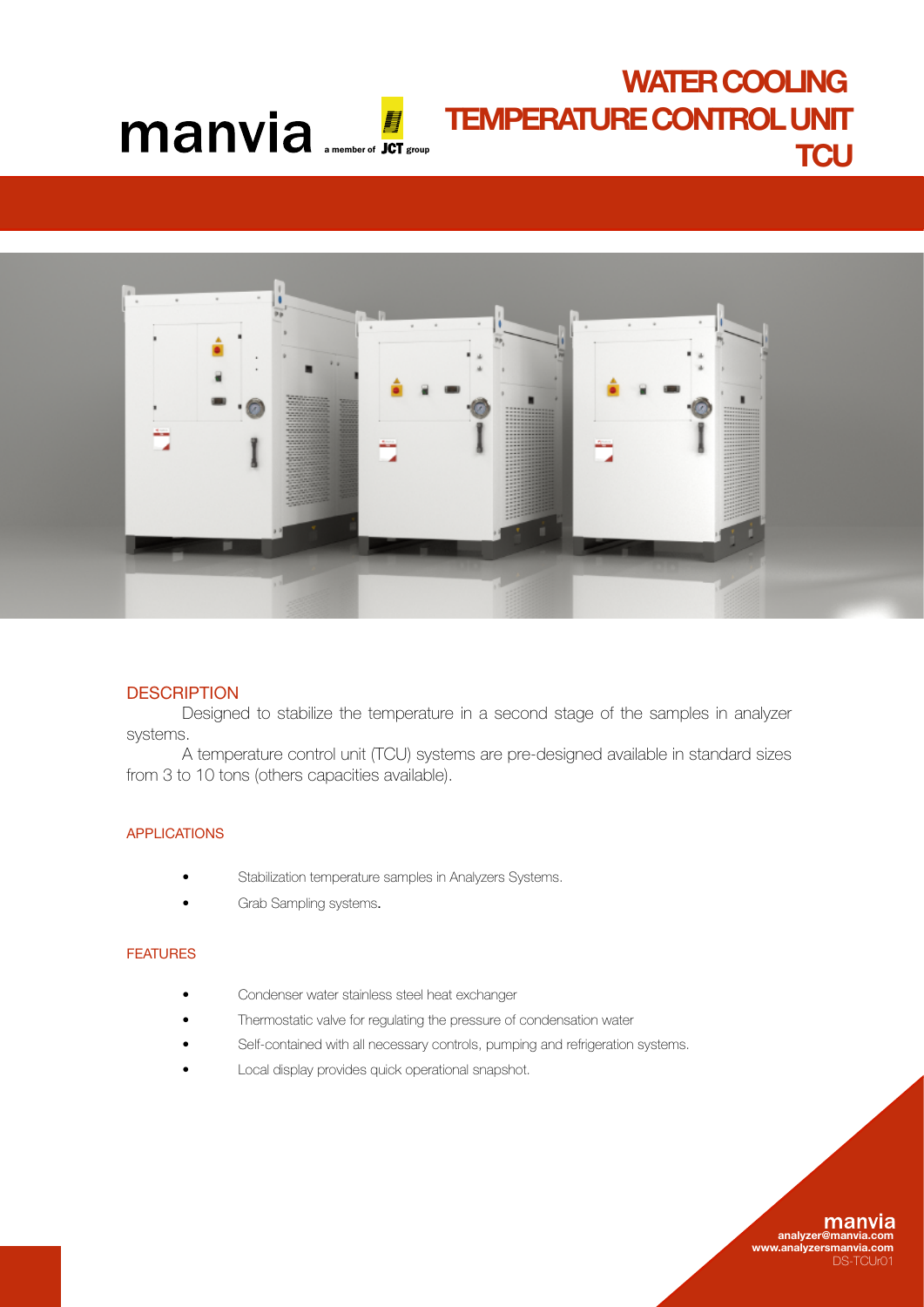



#### **SPECIFICATIONS**

| <b>MODEL</b>                             | <b>UNITS</b>                 | <b>WTCU 3TT</b> | <b>WTCU 5TT</b> | <b>WTCU 8TT</b>         | <b>WTCU 10TT</b> |  |
|------------------------------------------|------------------------------|-----------------|-----------------|-------------------------|------------------|--|
| Nominal Cooling Capacity*                | W                            | 10.900          | 20.100          | 29.000                  | 35.800           |  |
| Ambient temperature limit                | $^{\circ}$ C ( $^{\circ}$ F) |                 |                 | $+15/ +45 (+59/ + 113)$ |                  |  |
| Range fluid temperature adjustableC (°F) |                              |                 |                 | $+8/+25 (+46 / 77)$     |                  |  |
| Type of fluid                            |                              |                 |                 | Water                   |                  |  |
| Temperature accuracy                     | $^{\circ}$ C ( $^{\circ}$ F) |                 |                 | $+/- 2 (+/- 3,6)$       |                  |  |
| Refrigerant                              | <b>HFC</b>                   | R134A           |                 | <b>R410A</b>            |                  |  |
| <b>POWER SUPPLY</b>                      |                              |                 |                 |                         |                  |  |
| Operating voltage                        | V ph Hz                      |                 |                 | 400V (+/- 10%) 3ph 50Hz |                  |  |
| Secondary operating voltage              | V                            |                 |                 | 24 Vac                  |                  |  |
| Digital thermostat                       |                              |                 |                 | <b>TX200</b>            |                  |  |
| <b>COMPRESSOR</b>                        |                              |                 |                 |                         |                  |  |
| Type of compressor                       | $\overline{a}$               |                 |                 | Scroll                  |                  |  |
| Quantity - Refrigerant circuits          | nr                           |                 |                 | 1/1                     |                  |  |
| Max absorbed power                       | kW                           | 4,6             | 6,6             | 10,1                    | 13,3             |  |
| Max absorbed current                     | A                            | 7,5             | 12,5            | 17,3                    | 23,0             |  |
| <b>CONDENSER</b>                         |                              |                 |                 |                         |                  |  |
| Type of Condenser                        | $\overline{a}$               |                 |                 | stainless steel plates  |                  |  |
| Quantity                                 | n <sub>r</sub>               |                 |                 | $\mathbf{1}$            |                  |  |
| Minimum refrigeration flow               | l/min                        | 32/50           | 50/80           | 80/150                  | 110/150          |  |
| Cooling water temperature                | $^{\circ}$ C ( $^{\circ}$ F) |                 |                 | 25(77)                  |                  |  |
| Cooling water pressure                   | Bar (psi)                    |                 | 3(43,51)        |                         |                  |  |
| Cooling fluid                            |                              |                 | Water           |                         |                  |  |
|                                          |                              |                 |                 |                         |                  |  |
| Storage tank capacity                    | $L$ (gal)                    | 60 (15,85)      | 150 (39,63)     | 220 (58,12)             |                  |  |
| Water connections IN/OUT                 | inch                         | 3/4''           | 1 <sup>''</sup> | 2 <sup>n</sup>          |                  |  |
| Empty weight (indicative)***             | Kg (lbs)                     | 200 (441)       | 300 (661)       | 460 (1014)              | 520 (1146)       |  |
| Width                                    | mm                           | 680 (26,77)     | 750 (29,53)     | 850 (33,47)             |                  |  |
| Depth                                    | mm                           | 800 (31,5)      | 1.360 (53,54)   | 1.760 (69,30)           |                  |  |
| Height                                   | mm                           | 1.230 (48,43)   | 1.340 (52,76)   | 1.480 (58,27)           |                  |  |
| Sound pressure level**                   | dB(A)                        | 60              | 67              | 70                      |                  |  |
| <b>IP Protection</b>                     | IP                           |                 |                 | 55                      |                  |  |
|                                          |                              |                 |                 |                         |                  |  |

**OPTIONS** 

#### H - SPECIAL HYDRAULIC PERFORMANCE Type of Pump-quantity Flow rate required Pressure at required flow N - OPERATING VOLTAGE **QE-IP PROTECTION** HR - Heater BGC- Temperature precision OM - Outdoor aplication until ambient temperature of -10ºC (-14ºF) TPR - Tropicalized version until ambient temperature of +55ºC (+131ºF) l/min (GPH) Bar (psi) V ph Hz IP KE -BTU/h +/- 1ºC (+/- 1,8 ºF) Centrifugal -1 114,0 (30,12) 189,0 (49,93) 303,0 (80,05) 379,0 (100,13) 3,0 (43,5) 460 V (+/-10%) 3ph 60Hz 55 5 -17000 10 - 34000

INX - Housing in AISI 304 Stainless Steel

*\* Referred to following conditions: temperature IN/OUT 20/15°C (68/59 ºF) water, condenser water temperature 25°C (77ºF). Nominal Cooling power referred to the unit without pump.*

\*\* Referred to axial fan models at free conditions, hemispheric field at a distance 1 meter (3.3 ft) from chiller, 1,5 meters (4.92 ft) from ground, norm UNI ISO 3746.

*\*\*\* Weights include pallet and pack (if present), with refrigerant charge and empty tank.*

### manvia analyzer@manvia.com

www.analyzersmanvia.com DS-TCUr01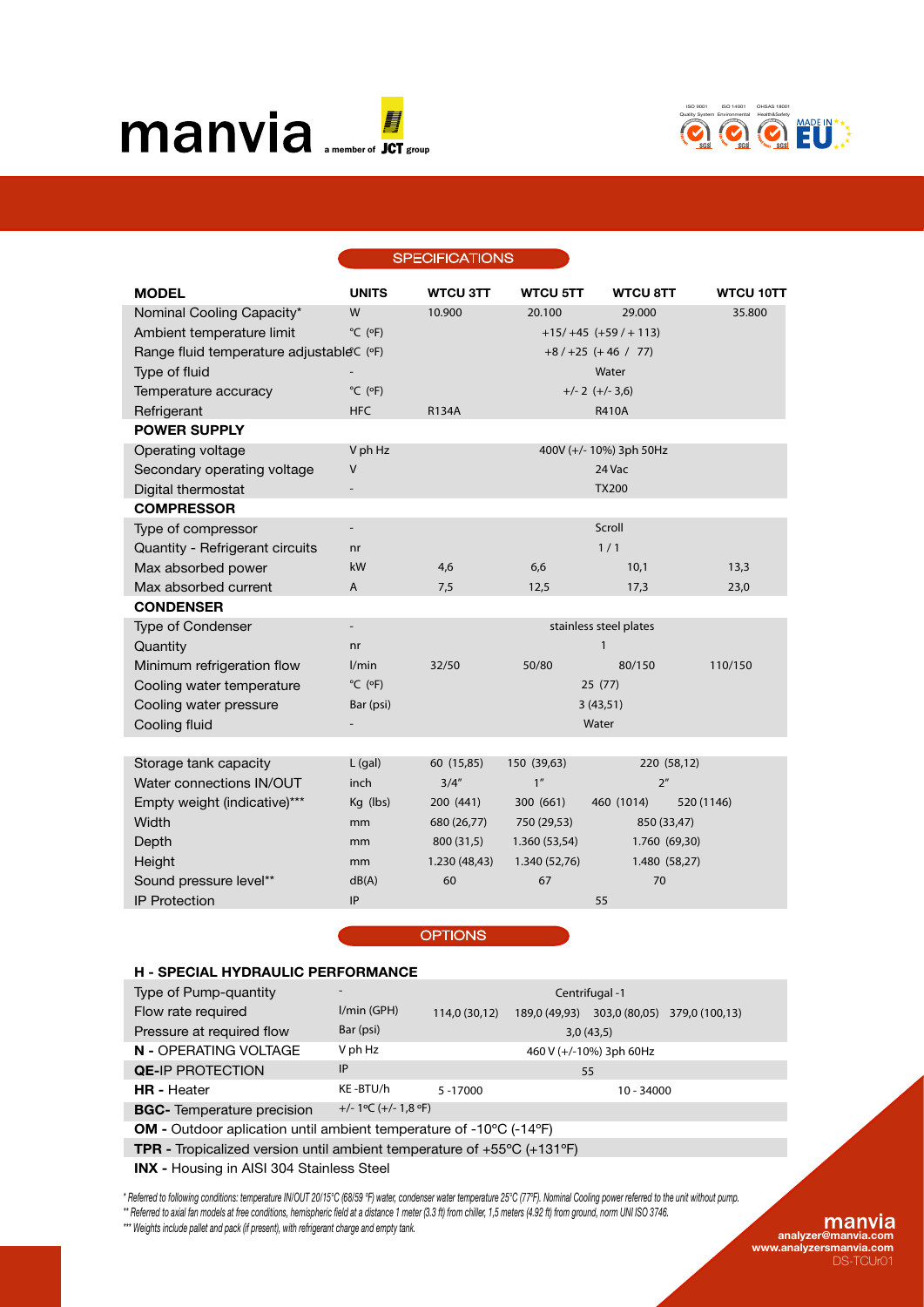



**DIMENSIONS** 



DS-TCUr01